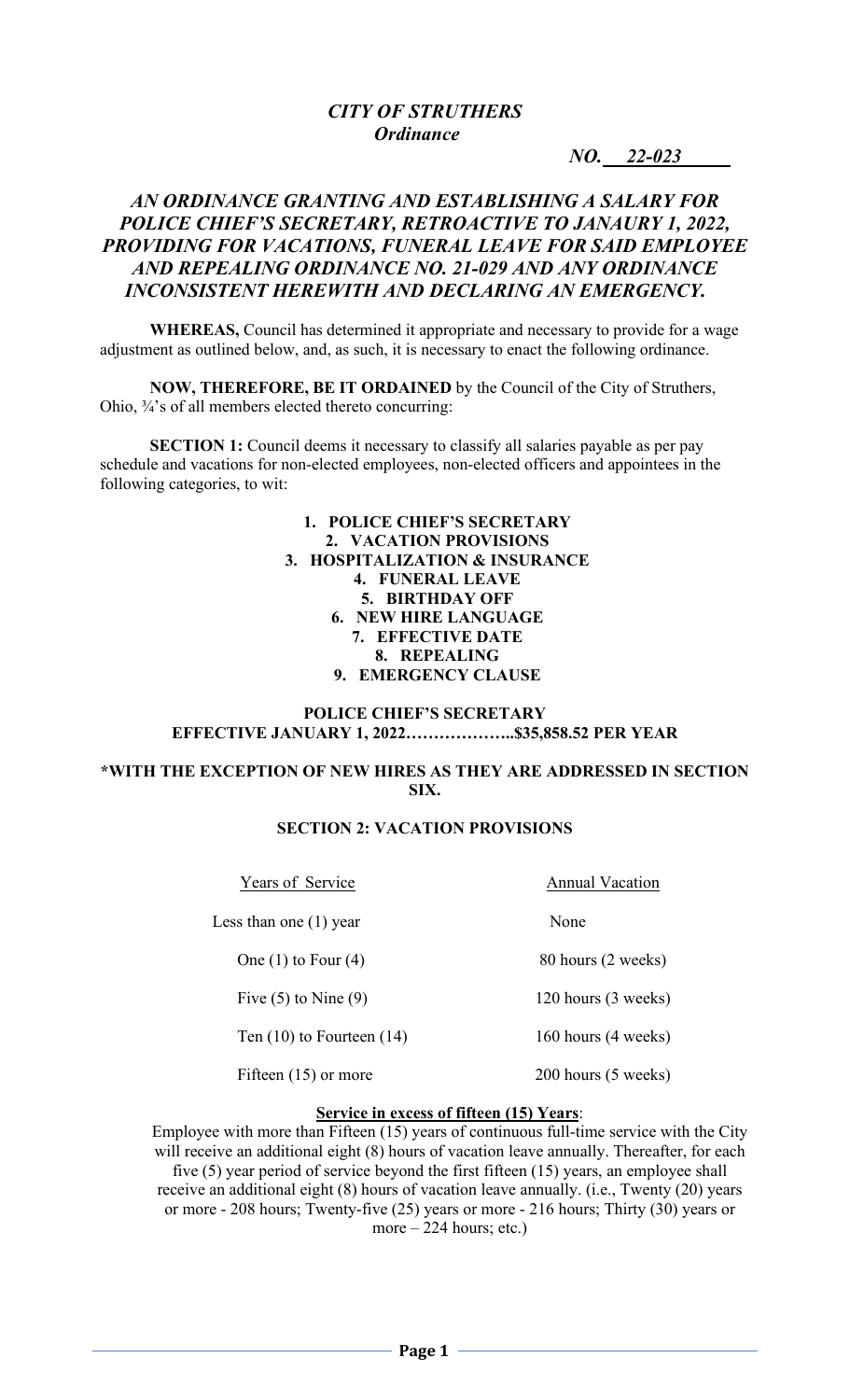## *CITY OF STRUTHERS Ordinance*

*NO.* 22-023

#### **SECTION 3: HOSPITALIZATION AND INSURANCE BENEFITS**

The City of Struthers will provide major medical/health care/hospitalization and ancillary coverage(s) (i.e., dental, vision, etc.) for all employees eligible for such benefit. All full time employees and elected officials are eligible for benefits.

The insurance committee shall recommend a base insurance plan as prescribed by currant union contracts that require it. The employer shall offer additional plans. The employer shall select appropriate carriers/providers and otherwise determine the method of provision, plan eligibility criteria, and coverage levels. The costs and/or terms and conditions of said insurance shall be at the discretion of the employer and may be subject to change. The participating employee may select either single, with spouse, with child, family or other coverage offered under the plan. The same plan/plans shall be offered to all eligible employees.

Unless otherwise stated in employees union contracts, the employee will contribute twenty percent (20%) of the premium cost for medical/health care/hospitalization and ancillary coverage(s) (i.e., dental, vision, etc.). The premium contribution shall be deducted from the employees' payroll. At any time the employee does not receive a pay they are responsible for making the monthly payment.

All spouses of eligible employees shall be afforded the City of Struthers Health Insurance Plan provided that no other insurance is available to them by any other source, or which would cost them out-of-pocket premium expenses of more than thirty-five (35%) of the current City of Struthers' premium cost for the applicable coverage for either Medical, Dental, or Vision Care Insurance. Said insurance plan should be reasonable in comparison to the current city plan. In the event that either Medical, Dental, or Vision Care Insurance is available to the spouse at an out of pocket premium expense less than 35% of the current City of Struthers premium cost for applicable insurance coverage the spouse shall not be eligible for coverage under the city insurance plan. (Struthers City Ordinance No. 18-002)

#### **SECTION 4: FUNERAL LEAVE**

 When death occurs in any of the above mentioned department employee's immediate family, the employee, upon request, will be excused for up to two (2) consecutive scheduled workdays. The employee shall receive pay for any such excused scheduled weekday, provided; it is established that he/she attended such funeral. An employee will not receive funeral pay when it duplicates pay received for time not worked for any other reason.

 Immediate family is herein defined as spouse, child, mother, father, sister, brother, grandmother, grandfather, mother-in-law, or father-in-law.

### **SECTION 5: BIRTHDAY OFF**

That all employees in the above mentioned departments shall have his/her birthday off with pay. This personal day off to be taken on any day of the year, upon the request of the employee and the ensuing approval of the Department Head, provided, that this day off will not result in the Department Head calling out another employee to work at overtime pay scale.

#### **SECTION 6: NEW HIRE LANGUAGE**

Should any full-time position become vacant; the salary for a new replacement employee will be set at 85% of the base salary the  $1<sup>st</sup>$  year, and 100% of the base salary in the  $2<sup>nd</sup>$  year with all increases to be effective on the hire date and any subsequent pay increases become effective on January 1<sup>st</sup> after the 2<sup>nd</sup> year. Unless vacancy is filled with an already existing full-time city employee in which the employee will receive 100% of the salary.